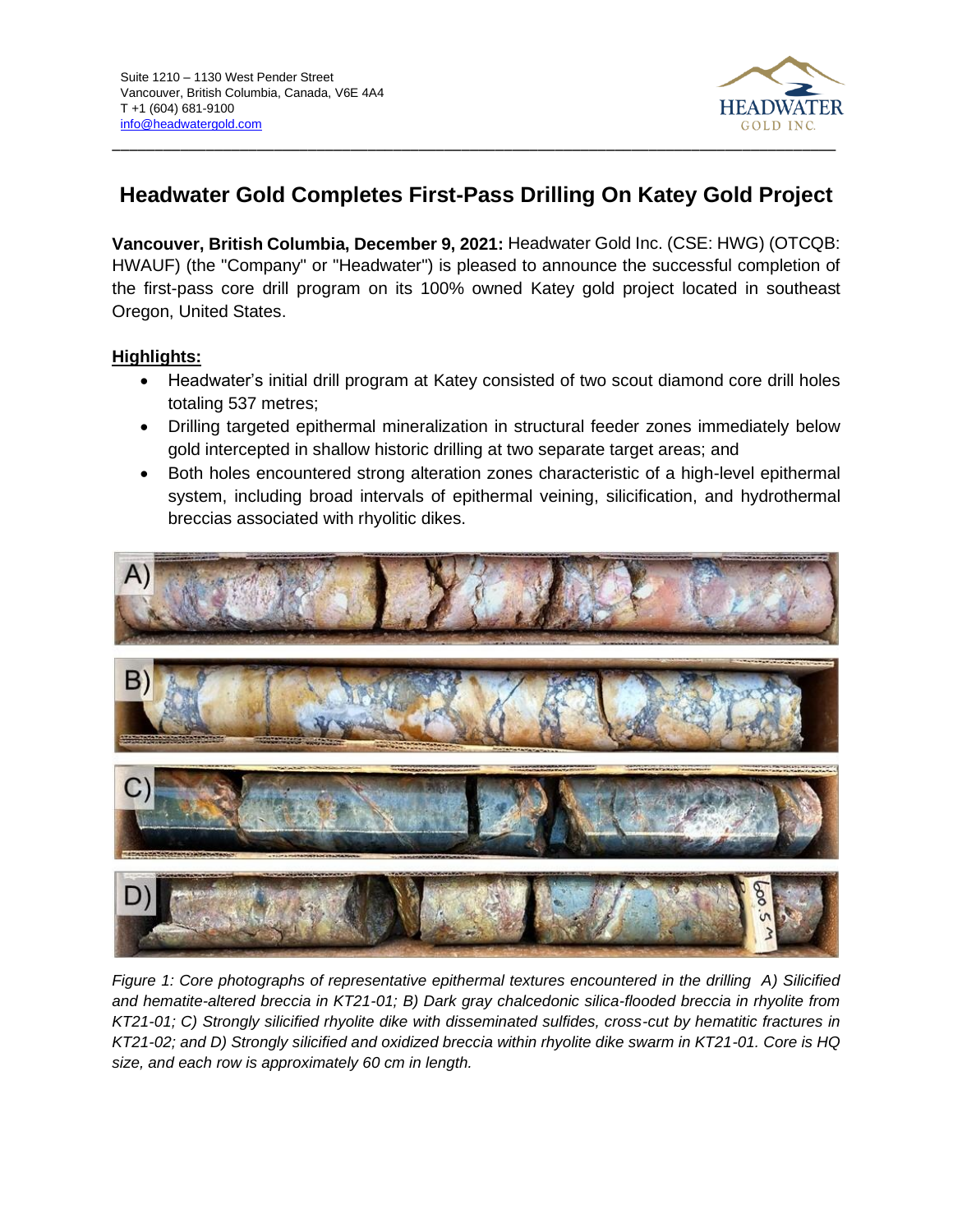Caleb Stroup, Headwater's President and CEO, states: *"The completion of the Katey drill program marks the conclusion of a very successful 2021 drill season, where Headwater has drilled four projects within approximately six months. With winter weather beginning to affect productivity and drill costs, the decision was made to limit the program to the two highest priority drill targets on the Property. The geology encountered in the initial drill core from Katey demonstrates that the shallow mineralization encountered in historic drilling is part of a much larger alteration cell that appears to be driven by highly altered rhyolite feeder dikes at depth in both the East Zone and West Zone. Without assays it is difficult to determine the significance of individual drill intercepts, but the width and intensity of favorable alteration beneath shallow historical drill intercepts indicates that both areas represent high-priority exploration targets with great potential.*



*Figure 2: Location map of Headwater projects in the region including Katey and Mahogany<sup>1</sup> .* 

## **About the Katey Drill Program:**

The Katey Project is located in southeastern Oregon, 50 km northwest of Integra Resources' DeLamar deposit. Limited historic drilling completed in 1988-1990 reportedly returned multiple zones of anomalous gold mineralization within 100 metres of surface (KT 88-2 – 3.0 m grading 6.17 g/t Au; KT 88-12 – 3.0 m grading 6.6 g/t Au; KTR-89-5 – 36.6 m grading 0.7 g/t Au)<sup>2</sup>. This shallow historic drilling encountered gold mineralization in two areas on the Property, referred to as the East Zone and West Zone, but failed to test the high-grade vein targets in either area at depth.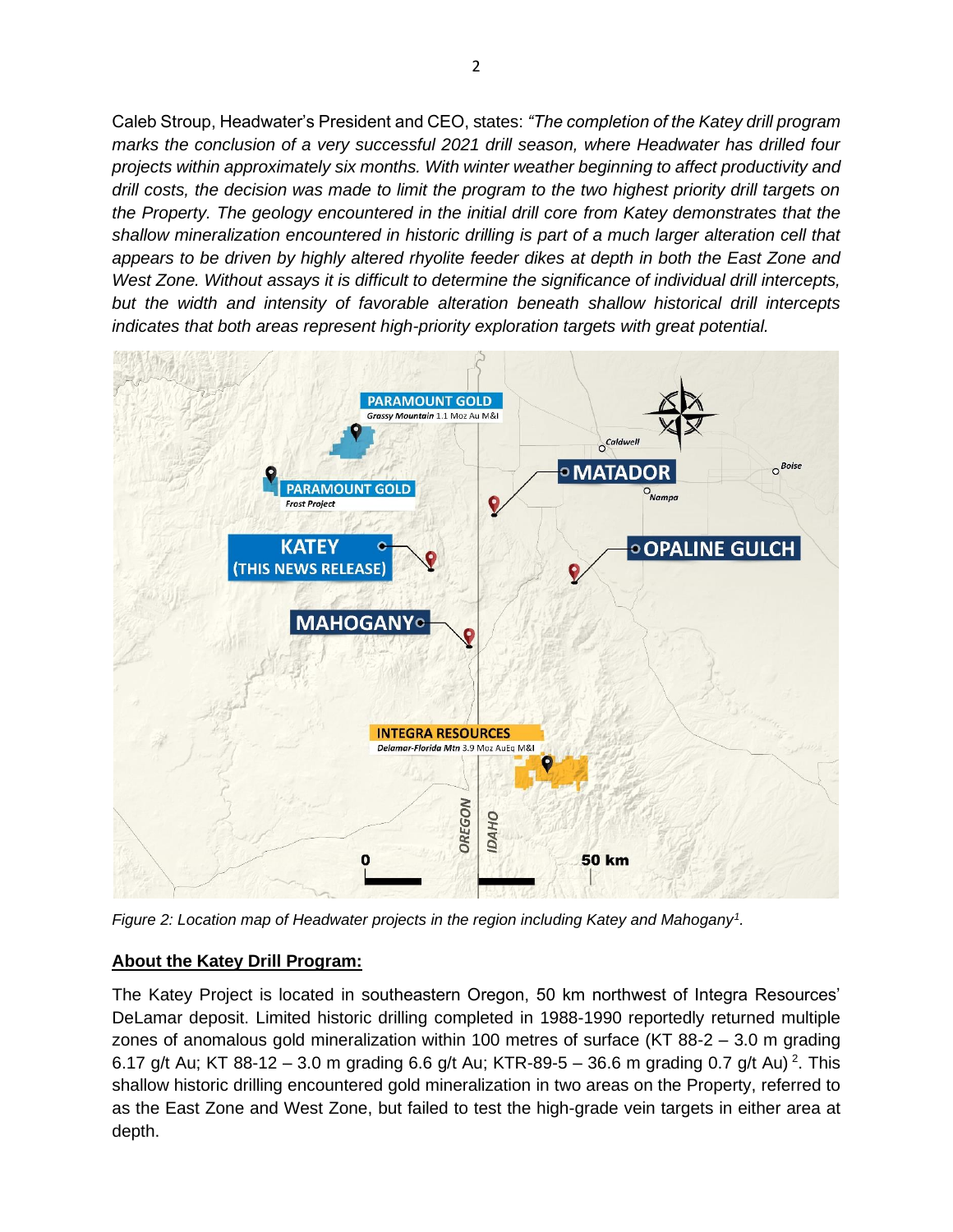The highest priority targets in the East and West Zones were tested with an oriented core program, which consisted of an initial two drill holes totalling 537 metres. Drilling reached vertical depths of approximately 200 metres, targeting high-grade precious metals in the inferred epithermal boiling zone. No historic drilling has penetrated to these depths at Katey. At the Katey West Zone, Headwater KT21-01 drilled across a broad interval of strongly altered rhyolite from surface to a depth of approximately 135 m which included zones of silicification, veining, and steeply-dipping breccias containing quartz vein fragments. At the Katey East Zone, drillhole KT21- 02 encountered intense silicification and disseminated sulfides from approximately 179 m to 200 m associated with a rhyolite dike swarm beneath mineralized rhyolite flow domes mapped at surface. Headwater is planning a geophysical survey which may be able to image the silicification and associated sulfides encountered at depth and provide a cost-effective method to de-risk future drilling.



*Figure 3: Primary targets at the Katey Project, key geologic features, select historic drilling<sup>2</sup> and select rock sampling highlights.*

## **About Headwater Gold:**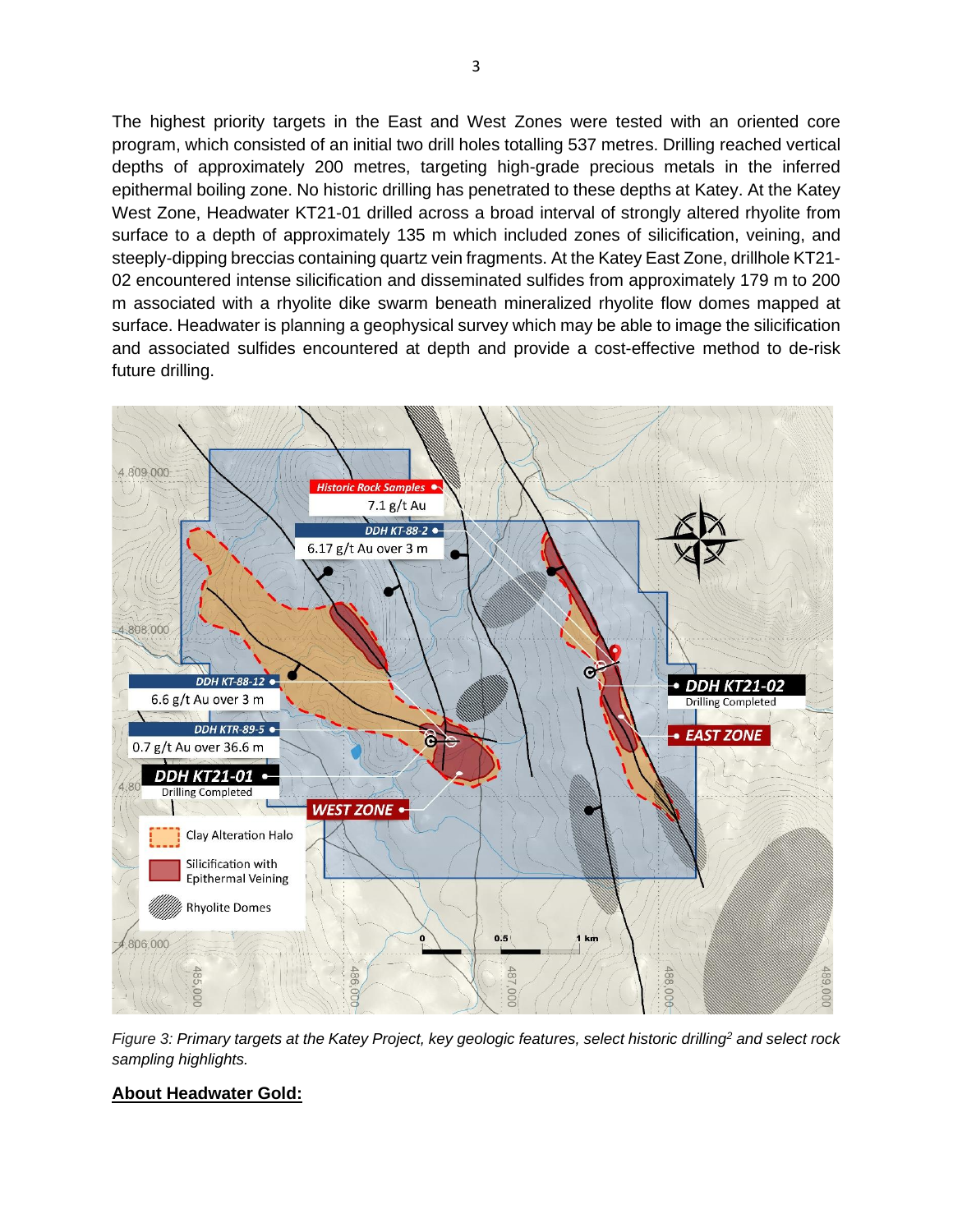Headwater Gold Inc. is a technically-driven mineral exploration company focused on exploring for high-grade precious metal deposits in the Western USA. Headwater is aggressively exploring one of the most well-endowed and mining-friendly jurisdictions in the world with a goal of making world-class precious metal discoveries. Headwater has a large portfolio of epithermal vein exploration projects, and a technical team composed of experienced geologists with diverse capital markets, junior company, and major mining company experience. The Company is systematically drill testing several projects in Nevada, Idaho, and Oregon.

For more information, please visit the Company's website at [www.headwatergold.com.](https://hf.t.hubspotemail.net/e2t/tc/VWxxl61m82-ZW8TWn81209c8kW6D6W6y4sg_7mN5t-nk73p_8SV1-WJV7Cg-x6W3JHppG3_9WnjW8XqWY_57QsyyW4bkM6R3GWqcRW3JSFqG6Y-9tyW4VsDnV3Bqr7wW8qjVZL2jkHZDW3tz7GT84KFSKW2T9-mK6Gs_91W7FmDBn2vPzYwW8r-zl42Zp6qWW7VWWCq9gNC92W4NMRZN4VV9B_MTBxz_Kkk8LW47rQHG1j1g84Vn9txH8DkTjyW6T0Sdp3trMXzW7tDqhh3l8FJCW6w7_nq5bT0blW3_2KBL5_wW0GMnH_vHnKlZxN3KNSBRj7Jz-W53ltqx84nvvT3pSR1)

### **On Behalf of the Board of Directors**

"Caleb Stroup" President & CEO

For further information, please contact:

Brennan Zerb Investor Relations Manager +1 (778) 867-5016 *[bzerb@headwatergold.com](mailto:bzerb@headwatergold.com)*

#### **Qualified Person**

The technical information contained in this news release has been reviewed and approved by Scott Close, P.Geo (158157), a "Qualified Person" ("QP") as defined in National Instrument 43- 101 – Standards of Disclosure for Mineral Projects.

<sup>1</sup>Reported grades were calculated using a 0.2 g/t cut-off grade for primary intervals and a 2 g/t cut-off grade for included intervals. Intervals correspond to downhole thickness, with insufficient information available to calculate true thickness.

<sup>2</sup>The Qualified Person has been unable to verify the information on the adjacent properties. Mineralization hosted on adjacent and/or nearby and/or geologically similar properties is not necessarily indicative of mineralization hosted on the Company's properties. Historical resource estimates and historical drill intercepts are treated by the Company as historical in nature, and not current or NI 43-101 compliant

#### *Forward-Looking Statements:*

*This news release includes certain forward-looking statements and forward-looking information (collectively, "forward-looking statements") within the meaning of applicable Canadian securities legislation. All statements, other than statements of historical fact, included herein including, without limitation, statements regarding future capital expenditures, anticipated content, commencement, and cost of exploration programs in respect of the Company's projects and mineral properties, and the anticipated business plans and timing of future activities of the Company, are forward-looking statements. Although the Company believes that such statements are reasonable, it can give no assurance that such expectations will prove to be correct. Often, but not always, forward looking information can be identified by words such as "pro forma", "plans", "expects", "may", "should", "budget", "scheduled", "estimates", "forecasts",*